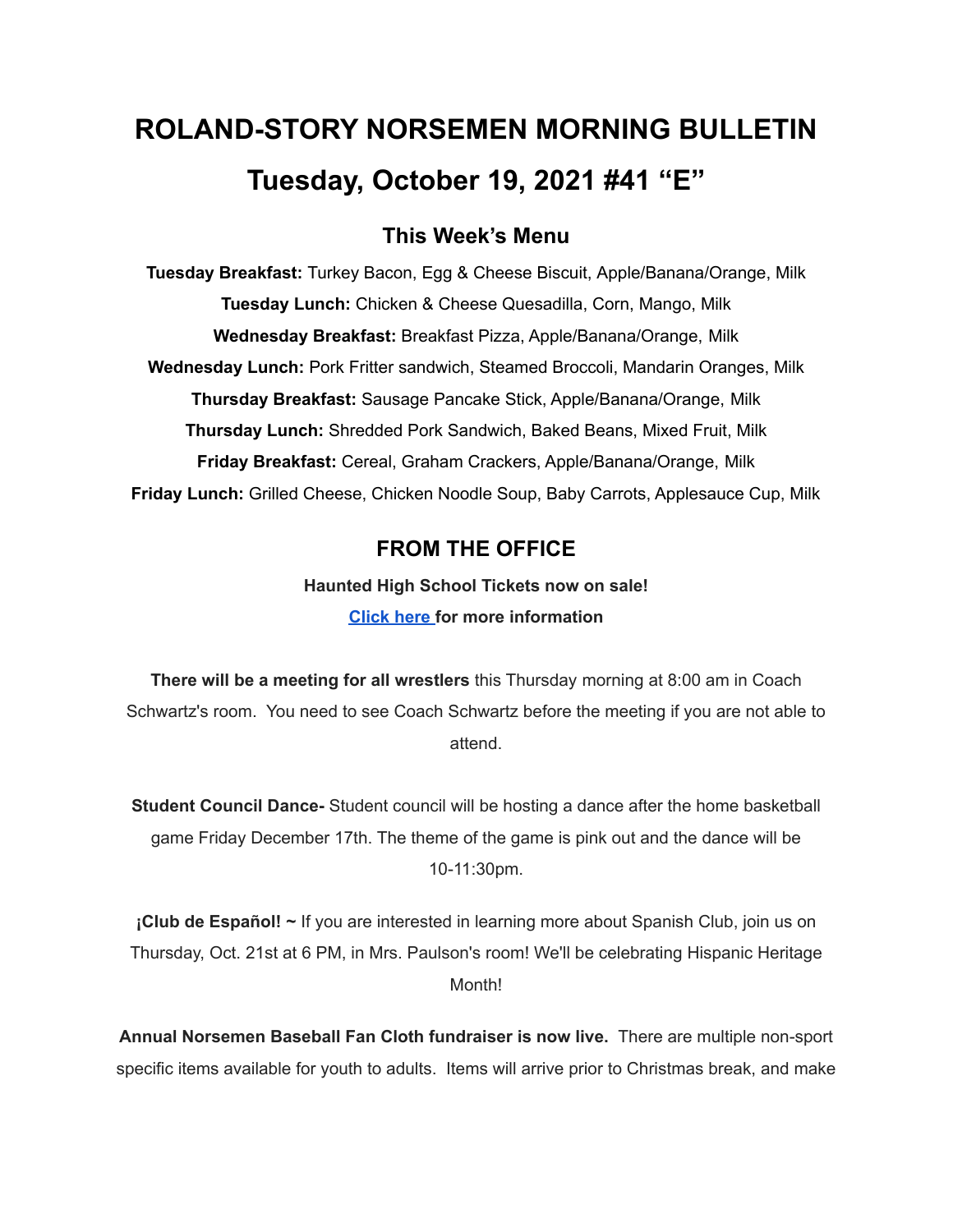for great gift ideas. All orders are done online, and shipped directly to your home. Be sure to utilize the size chart provided on the Fan Cloth website. Link to online store is [fancloth.shop/NLZVR](http://fancloth.shop/NLZVR). To give order credit to a member of the Norsemen baseball team just put in their name at checkout. Deadline for orders will be midnight 11/5. Contact Coach Hill, chill@roland-story.k12.ia.us, with any questions you may have regarding the order.

**Picture Retakes:** We will be having picture retakes on Thursday October 21st. Tekippe's will be here around 10am. If you did not have your picture taken on picture day this is your time to have it taken.

## **Attendance Reminders:**

- **1.** Please notify the office in advance of any appointments.
- 2. Parents must call, email or send a note to excuse any absence.
- 3. Students must check out in the office before leaving the building. Parents do not need to come in the office to sign a student out.
- 4. If a student is leaving in the middle of a class they need a blue sheet from the office to be able to leave.
	- 5. When sending attendance emails please use [hsattendance@roland-story.k12.ia.us](mailto:hsattendance@roland-story.k12.ia.us)



# **[COUNSELOR](https://docs.google.com/document/d/1vmwczNPbDzXe9vFaG5LJMQ7NYDv-i4oQJHybqA65TUc/edit?usp=sharing) FOLDER (9-12)-Click here**

**HUMAN TRAFFICKING** A presentation on this subject will be held *Thursday, October 21st,* at RSHS. RS students and parents are invited to attend. This is a free presentation so invite others if you wish. Please see the [attached](https://drive.google.com/file/d/1yauLbYbFOUL1W6YeHUsplVp9VT4j6PbF/view?usp=sharing) flyer.

**Parents and Students, check out the list of DMACC Career Days: [Click](https://www.dmacc.edu/careerdiscovery/Pages/careerdiscovery.aspx) here** 

**Scholarships**